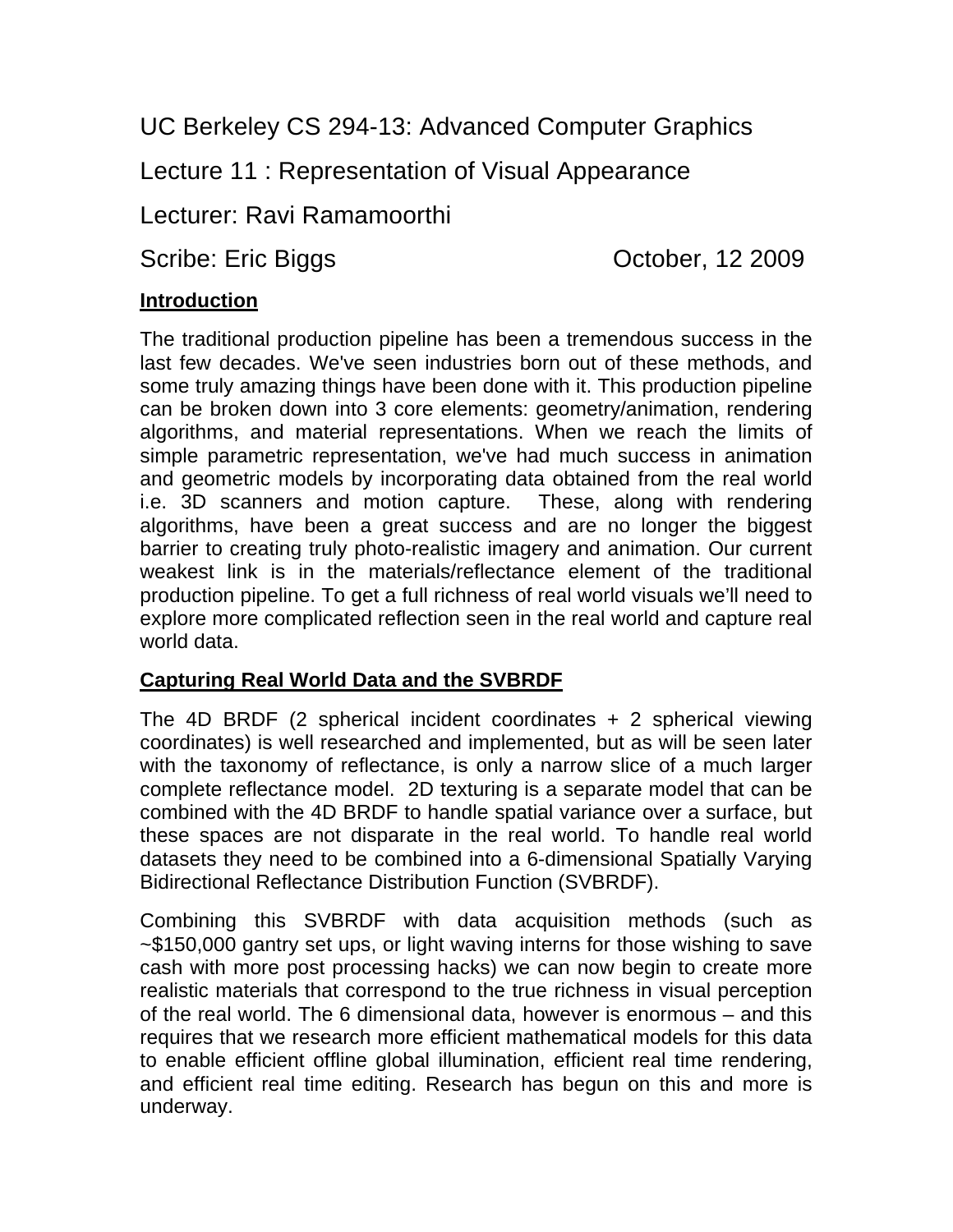The SVBRDF is 6 dimensions, and thus already a bit to tackle, but many more dimensions will still need to be added should we conquer all the richness in the real world! This is an imposing problem. Each dimension creates an exponential growth in sampling and size of raw data! As many as 14 Dimensions are required to fully represent general light scattering.

# **Modeling – Efficiency and Intuitiveness**

Not only should the ideal mathematical representation be compact enough to enable efficient rendering and editing, another worthwhile goal would be to find a representation that would allow intuitive editing by human beings. This is currently an open question. What is an intuitive representation? What sort of user interface would be suitable to artists and scientists? Some work has been done, but more is needed.

Approaches to addressing complexity are available. Low frequency spherical harmonics, sparse wavelet representations, non-linear factorizations and machine learning, clustered subspaces, etc etc.. Intuitive decomposition can be achieved with constrained matrix factorization and a tree structure combining these simple parts.

# **General Light Scattering and its Taxonomy**

Before it was mentioned that 14 dimensions are needed to represent general light scattering, so what are they? In the realm of animation, time becomes another dimension (i.e. hydration changes, decay, rust). Subsurface scattering introduces the need for spatial coordinates for both incident and viewing. Furthermore, a  $3<sup>rd</sup>$  spatial dimension might need to be added for some reflectance models that are more complicated than typical 2D surfaces. What this amounts to is two 7 Dimension plenoptic spaces, one for incidence, the other for viewing. The 7 Dimensions of a plenoptic space are: 3 spatial, 2 directional, time, and light wavelength. This combines to a total of 14 dimensions that make up the General Scattering Function (GSF).

We can start to explore this GSF beast by building taxonomy around it. For a great number of materials or situations it's safe to assume away dimensions and/or ignore them. These simplified cousins of the GSF can then be studied to see where they may be applicable. In fact, many are already very familiar and well understood, such as the BRDF itself.

So at the top of this taxonomy is the root 14D General Scattering Function (GSF). Below that is an 8D Bidirectional Scattering Surface Reflectance Distribution Function (BSSRDF), which assumes away time dependence, wavelength dependence, and the 3<sup>rd</sup> spatial component (focusing on 2D